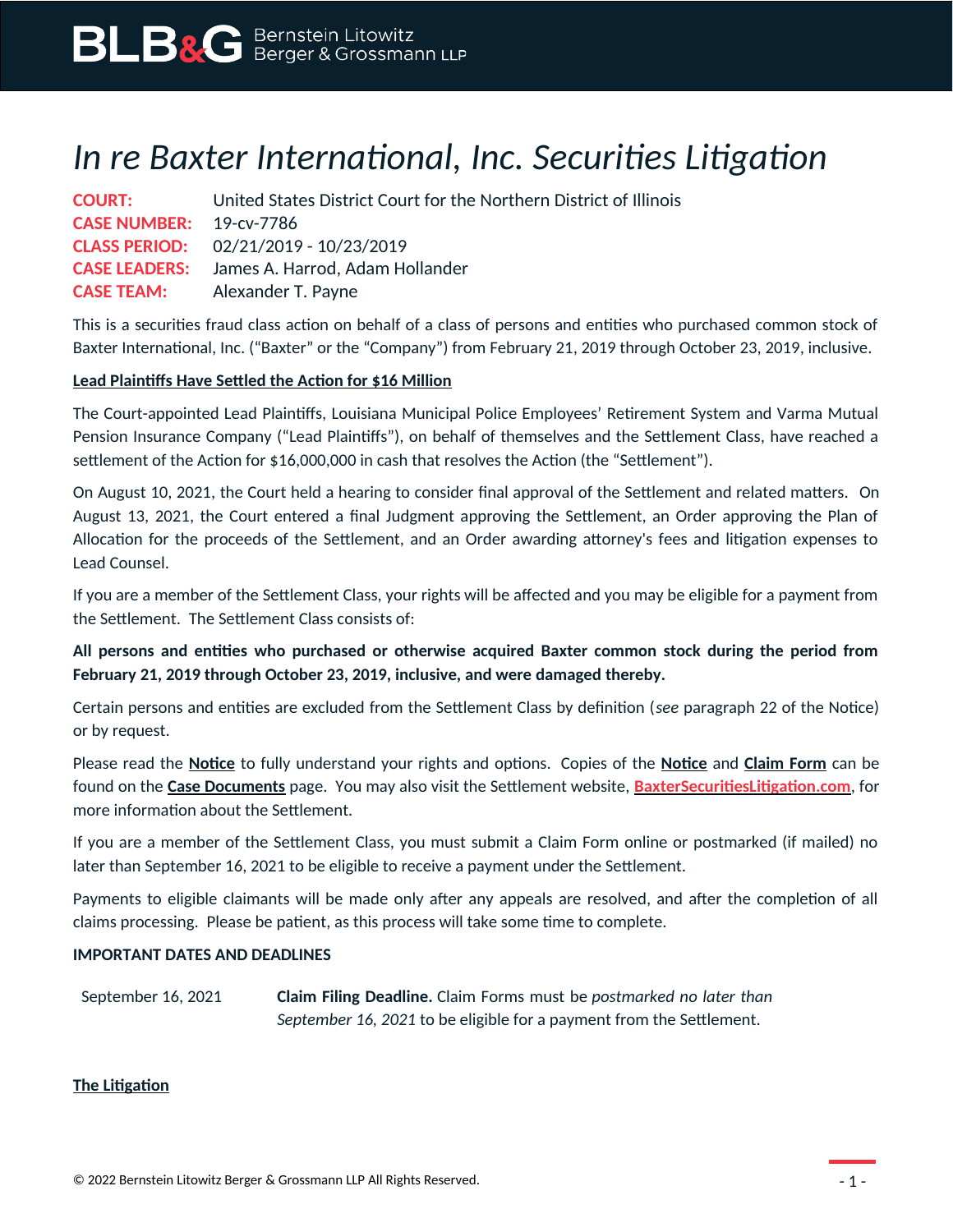

On January 31, 2020, the Honorable Sara L. Ellis appointed Louisiana Municipal Police Employees Retirement System as co-Lead Plaintiff and BLB&G as co-Lead Counsel for the Class. Lead Plaintiffs filed a Class Action Complaint on June 25, 2020. Defendants moved to dismiss the Class Action Complaint on August 24, 2020, and Lead Plaintiffs submitted an Opposition to this motion on October 8, 2020. On January 12, 2021, Judge Ellis granted Defendants' motion to dismiss and granted leave to file an amended Class Action Complaint to cure the pleading deficiencies. The deadline for Lead Plaintiffs to file the amendment was set by the Court for February 26, 2021.

Both before and after the Court's order dismissing the Complaint, the parties discussed mediating the action. On February 17, 2021, the parties held a mediation session before Greg Lindstrom of Phillips ADR. The mediation was successful, and at the conclusion of the mediation session, the parties agreed to settle the claims alleged in this action for \$16,000,000. The parties further agreed that Defendants would produce certain relevant documents for Lead Plaintiffs to review, and produce a witness with knowledge of the underlying facts giving rise to the action for Lead Plaintiffs to interview, in order to confirm the fairness of the settlement. On April 1, 2021, the parties executed a stipulation of settlement, and Lead Plaintiffs filed a motion for preliminary approval of the settlement and to send notice of the settlement to members of the settlement class. On April 20, 2021, the Court entered a Minute Order approving Lead Plaintiffs' motion for preliminary approval of the Settlement and scheduling a final Settlement Hearing for August 10, 2021.

Following the final approval hearing, on August 13, 2021, the Court entered a final Judgment approving the Settlement, an Order approving the Plan of Allocation for the proceeds of the Settlement, and an Order awarding attorney's fees and litigation expenses to Lead Counsel.

#### **Background**

Baxter, a Delaware corporation headquartered in Deerfield, Illinois, provides a broad portfolio of essential healthcare products, including acute and chronic dialysis therapies, sterile intravenous (IV) solutions, infusion systems and devices, parenteral nutrition therapies, inhaled anesthetics, generic injectable pharmaceuticals, and surgical hemostat and sealant products. The Complaint alleges that throughout the Class Period, Defendants made materially false and/or misleading statements, as well as failed to disclose material adverse facts, about the Company's business and operations.

Specifically Lead Plaintiffs allege that, Defendants misrepresented and/or failed to disclose that: (1) the Company entered certain intra-Company transactions solely for the purpose of generating foreign exchange gains or avoiding foreign exchange losses after the related exchange rates were already known; (2) the Company used a foreign exchange rate convention for the measurement and subsequent remeasurement of foreign exchange transactions and foreign currency denominated money assets that was not in accordance with U.S. Generally Accepted Accounting Principles; (3) the Company lacked effective internal control over financial reporting; (4) as a result, the Company's financial statements were misstated and would likely require correction or amendment; (5) due to the Company's internal investigation, Baxter would not be able to file its quarterly report for the period ending September 30, 2019, with the SEC on Form 10-Q in a timely manner; and (6) as a result of the foregoing, Defendants' statements about the Company's business and operations lacked a reasonable basis.

Investors began to learn the truth of Baxter's alleged misleading statements about its accounting of foreign exchange transactions on October 24, 2019 when the Company disclosed that it was commencing an internal investigation into "certain intra-Company transactions undertaken for the purpose of generating foreign exchange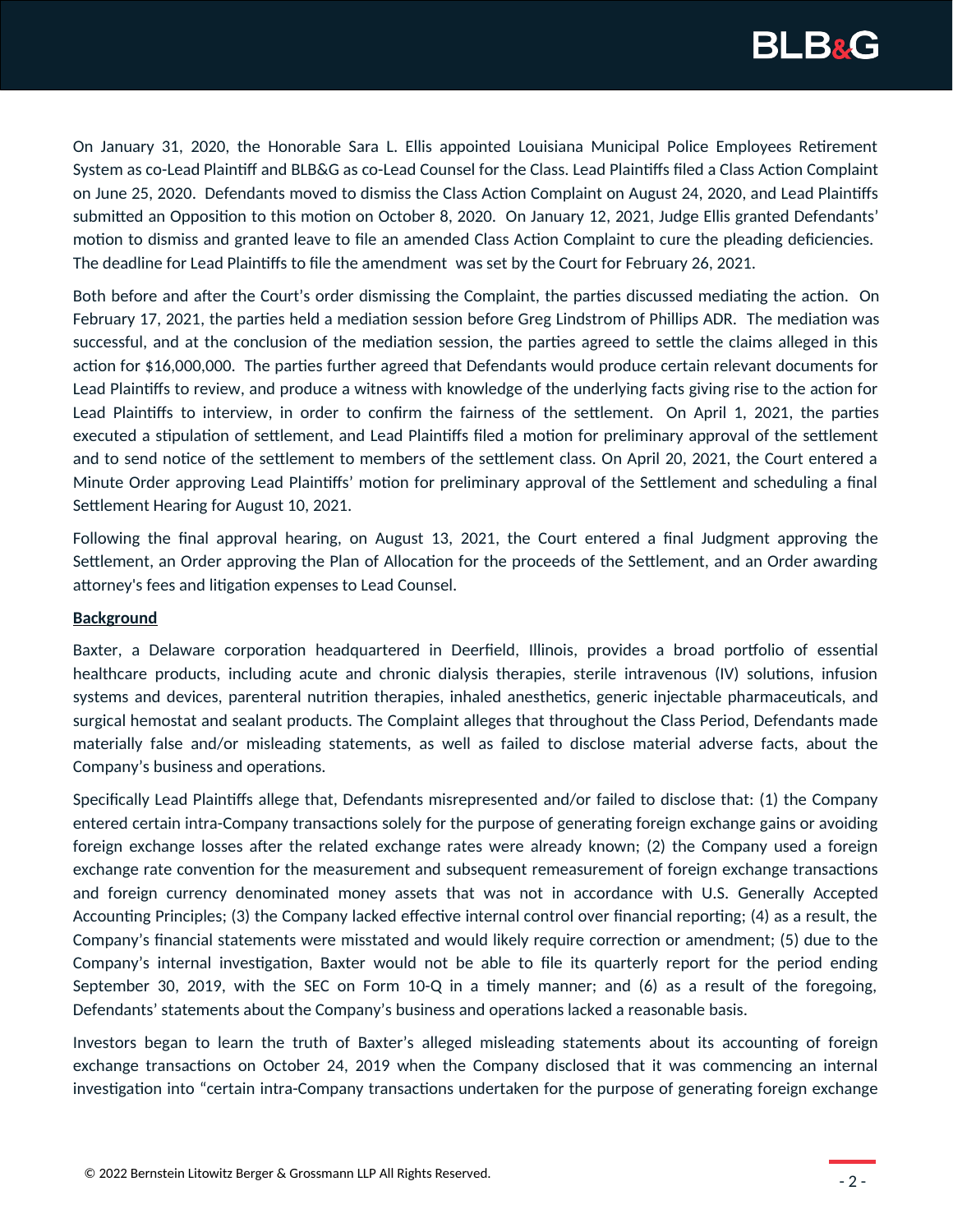

gains or losses." The Company also notified investors that it would not be filing its Form 10-Q for the quarter ending September 30, 2019 on time. On the same day as this announcement, the market price of Baxter common stock fell sharply by over 10%.

On February 13, 2020, Baxter filed a Form 8-K with the SEC apprising the market of the results of its internal investigation into its accounting practices. As a result of the investigation, Baxter admitted, "[t]he Company previously had applied a longstanding convention for the initial measurement of foreign exchange transactions and the subsequent remeasurement of foreign currency denominated monetary assets and liabilities that was not consistent with U.S. Generally Accepted Accounting Principles ("U.S. GAAP"). Beginning years after the adoption of that convention, certain intra-Company transactions were undertaken, after the related exchange rates were already known, solely for the purpose of generating non-operating foreign exchange gains or avoiding foreign exchange losses."

Further, in the February 13, 2020 Form 8-K, Baxter disclosed that in consultation with its independent auditor, PricewaterhouseCoopers LLP, the Company determined that the Company's consolidated financial statements should not be relied upon "because of misstatements to the Company's previously reported foreign exchange gains and losses" for the statements as of December 31, 2018 and 2017, for the years ended December 31, 2018, 2017 and 2016, as of and for the interim periods within the years ended December 31, 2018 and 2017 and the interim periods ended June 30 and March 31, 2019.

On March 17, 2020, Baxter filed an amended Form 10-Q for the period ending September 30, 2019 and an amended Form 10-K for the fiscal year ending December 31, 2019 which restated its previously issued consolidated financial statements. In these filings, Baxter disclosed "[u]nder our historical exchange rate convention, all foreign currency transactions in a given month were initially measured using exchange rates from a specified date near the middle of the previous month. Additionally, all foreign currency denominated monetary assets and liabilities were subsequently remeasured at the end of each month using exchange rates from a specified date near the middle of the then current month." As Baxter acknowledged, this convention did not comply with U.S. GAAP. The Company reiterated its finding that "[b]eginning years after the adoption of our historical exchange rate convention, certain intra-company transactions were undertaken, after the related exchange rates were already known, solely for the purpose of generating non-operating foreign exchange gains or avoiding foreign exchange losses." The amended Form 10-K also disclosed that, as a result of the wrongful practices, income was "overstated by \$59 million and \$113 million, respectively, for the years ended December 31, 2018 and 2017."

## **Case Documents**

- Notice of (I) Pendency of Class Action and Proposed Settlement; (II) Settlement Fairness Hearing; and (III) Motion for Attorneys' Fees and Litigation Expenses ("Notice")
- Proof of Claim and Release Form ("Claim Form")
- August 13, 2021 Judgment Approving Class Action Settlement
- August 13, 2021 Order Approving Plan of Allocation of Net Settlement Fund
- August 13, 2021 Order Awarding Attorneys' Fees and Litigation Expenses